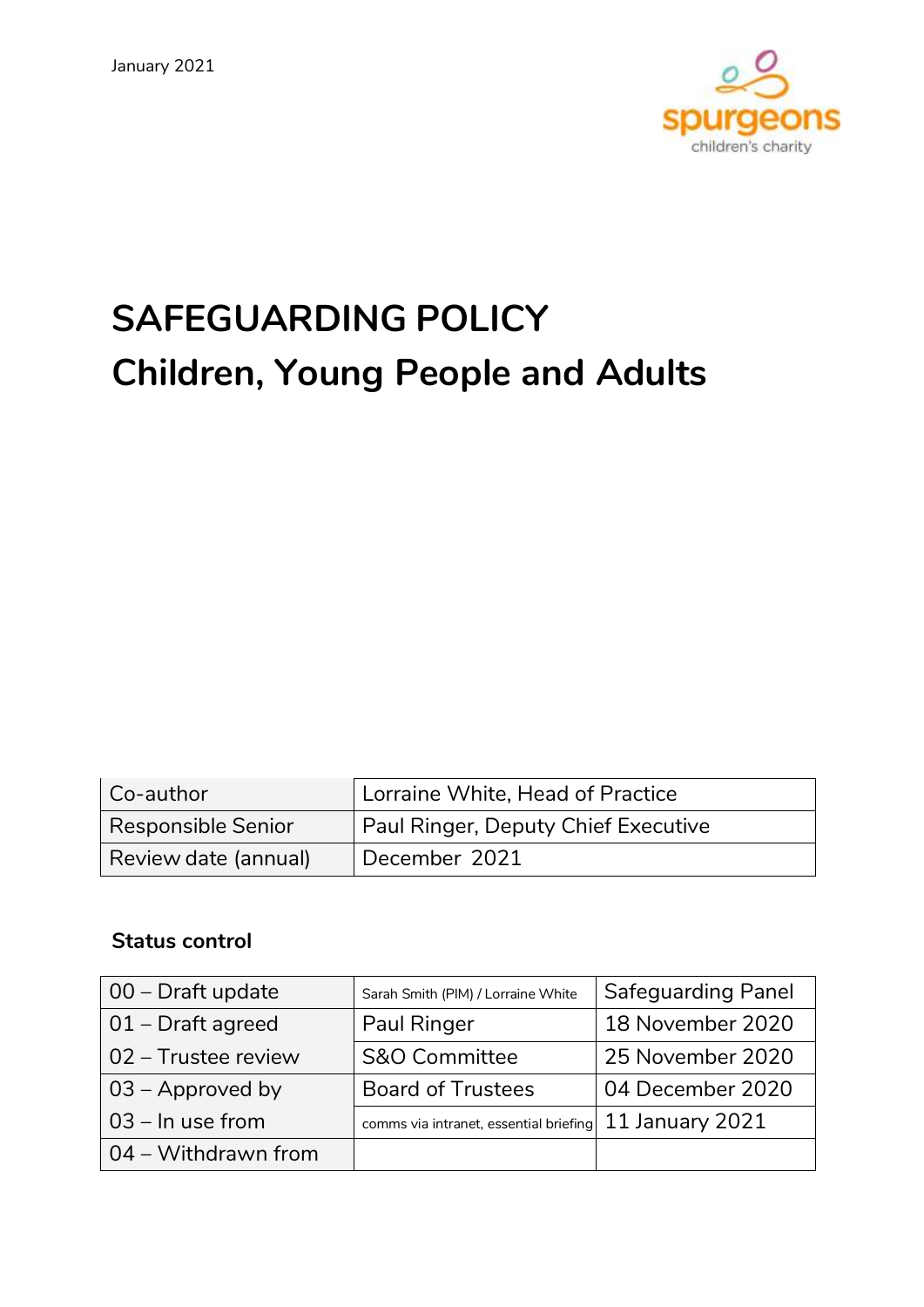# **SAFEGUARDING STATEMENT**



Our mission is to provide support for children, young people, adults who are vulnerable and families who are experiencing difficulties or challenges so that they can have a better present and a hopeful future. To make that a reality, remaining child-centred and ensuring those we work with and encounter are safeguarded and their welfare promoted is the #**1 priority** for the entire workforce<sup>1</sup>.

Whilst neglect and the physical, emotional and sexual abuse of children by adults is not new, we recognise from our service provision the broader and additional ways in which children can be at risk of maltreatment and impaired health or development, and require professional intervention to protect them from harm and support them, for example:

*Sexual exploitation, impact of domestic abuse; impact of parental mental and physical health (including substance misuse); impact of parental imprisonment; risks with social networking (including through gaming, sexting); isolation / loneliness / self-harm; high 'screen-time' / sleep deprivation, age / development inappropriate activity (including online media content).*

The Safeguarding Policy sets out our overall position while the Child Protection Procedures and Appendices then set out its practical application and guide the workforce on the actions they **must** take in particular situations. Each takes into account the government guidance Working Together to Safeguard Children (2018) in relation to the nature and context of our service delivery.

Our organisational system of safeguarding comprises of more than policy and procedure. Safer recruitment, our code of conduct, induction process, supervision and training are integral to ensuring the workforce are suitable and have essential safeguarding knowledge and skills. The workforce has access to off-line and on-call specialist support and advice about safeguarding. Decision-making is monitored case-by-case, with corporate performance scrutinised at Board level each quarter to ensure joined up working across departments / functions, to hold those responsible for performing and controlling safeguarding work accountable, to maintain a reflective approach, ensure continuous improvement and appropriate internal communication.

Given the emphasis we place on the importance of safeguarding alongside all other business critical activities Spurgeons will ensure that robust arrangements and sufficient resources are available to enable the policy and procedures to be implemented throughout the organisation in a timely way to prioritise children's safety, and legal compliance - in keeping with our core values.

The Safeguarding Policy must be read and fully understood by all members of the workforce on appointment or engagement and **always** prior to undertaking direct work with children, young people and families, and together we operate a safeguarding aware culture: *If in doubt, you must ask.* We will consult with workforce representatives over changes to Safeguarding Policy and Child Protection Procedures to achieve appropriate workforce involvement. Both will be reviewed annually and updated as necessary.

#### **Paul Ringer (Deputy chief executive)**

**.** 

nd by

 $^1$  Throughout the statement, policy and procedures "workforce" refers to: volunteers, casual, agency, temporary and permanent staff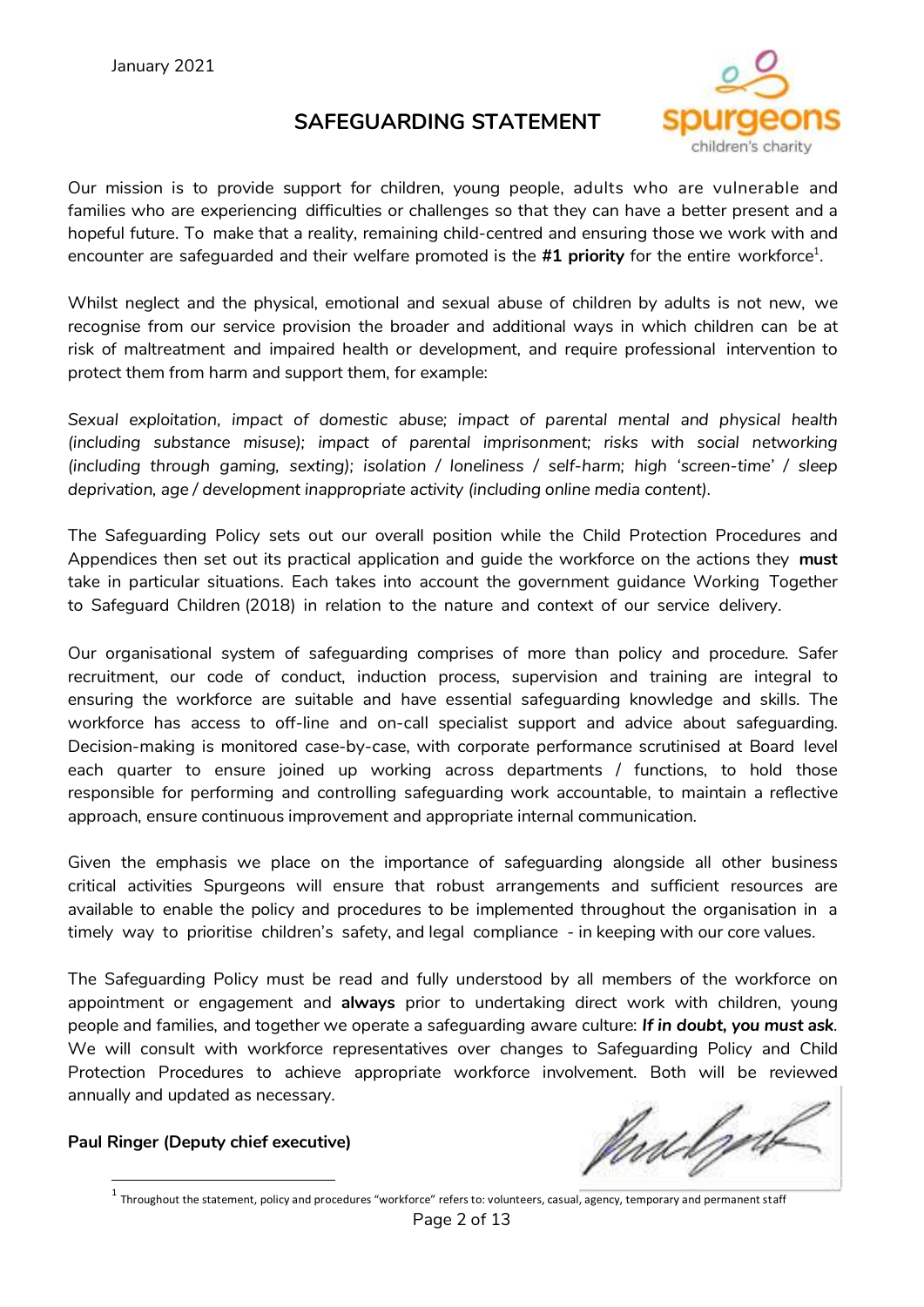

**NB.** Throughout the statement, policy and procedures "workforce" refers to: students, apprentices, volunteers, casual, agency, temporary and permanent staff

#### **1.0 INTRODUCTION**

This policy framework sets out: who it applies to, outlines the relevance of 'health or development' and 'significant harm', provides definitions of the main types of abuse and neglect, lists other specific safeguarding issues, details the safeguarding responsibilities of everyone and those in specific roles, states our position on Child Safeguarding Practice Reviews, Child Death Reviews and allegations against members of the workforce, and confirms its audit and review arrangements.

The legal basis for responding to concerns regarding safeguarding of vulnerable adults is different from that of children and young people under 18. Spurgeons will bring to the attention of statutory agencies (the local authority and the police) any concerns in relation to safeguarding vulnerable adults identified through any part of its work.

Spurgeons makes a positive contribution towards creating and maintaining strong and safe families and communities and recognises the right of every individual to stay safe. Safeguarding is about embedding practices throughout the organisation to ensure the protection of children and young people wherever possible. Child protection is about responding to specific circumstances that arise.

In order to fulfil our responsibilities effectively Spurgeons works in accordance with the principles as set out in Working Together to Safeguard Children (*A guide to interagency working to safeguard and promote the welfare of children*) HM Government July 2018 and Section 10 and Section 11 of the Children Act 2004, Childcare Act 2014 Care Act 2014 Children and Families Act 2014, Children & Social Work Act 2017, Data Protection Act 2018, and Domestic Abuse Bill 2020.

This policy will be reviewed and updated as service delivery, through contracted, funded and discretionary work changes year-to-year in order to always reflect current activities and circumstances, thereby maintaining the relevance of the policy as an aid to appropriate and effective safeguarding practice for all service users and beneficiaries.

#### **2.0 WHO THIS POLICY APPLIES TO**

**Definition of a child**: this policy applies to unborn children, all children and young people up to the age of 18 years of age (as defined in the United Nations convention on the Rights of a Child), however our policies and procedures also support working with adults who are vulnerable. No child or group of children must be treated any less favorably than others in being able to access services which meet their particular needs; all children without exception have the right to protection from abuse regardless of gender, ethnicity,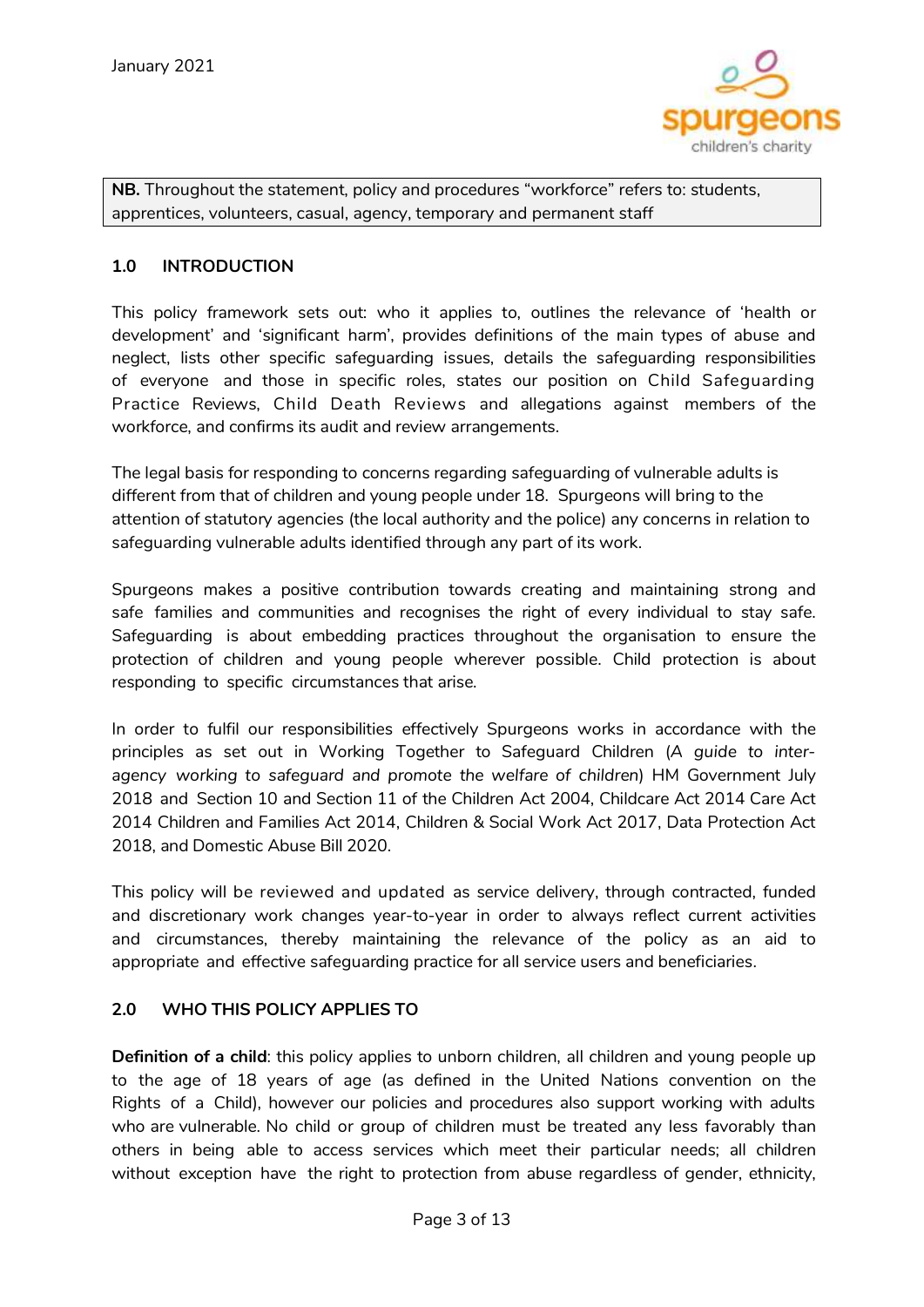

disability, sexuality or beliefs.

Children may be service users in their own right or children cared for by adults who are receiving services via Spurgeons. It also covers other children in the wider community that come to the attention of staff in the course of their work e.g. children associated with a family group or connected in any way with a child or adult engaged with a Spurgeons service provision.

**Definition of an adult who is vulnerable:** the adult's circumstances must be unable to be altered or improved by the adult's own individual actions without direct assistance. The vulnerable adult must also be shown to be, on some significant level, a risk to him or her self if assistance is not provided. This could include but is not exclusive to

- Isolation
- Domestic Abuse
- Family conflict
- Post natal depression
- Mental health issues
- Substance misuse (Alcohol/Drug misuse including synthetic drugs)
- Adults with learning and/or physical disabilities

# **3.0 HEALTH OR DEVELOPMENT / SIGNIFICANT HARM**

All members of our children's workforce must be aware of local early help processes, and understand their role in identifying emerging problems for children, young people, adults who are vulnerable, and families, and share information with relevant professionals to support early identification and support.

They must be aware of the local process for making referrals to children's social care for statutory assessments under the Children Act 1989 that may follow, along with the role they might be expected to play in such assessments or in ensuring protection for a child at risk.

Under the Children Act 1989, the welfare of the child is paramount and local authorities are required to provide services for children in need within their area for the purposes of safeguarding and promoting their welfare. Local authorities undertake assessments of the needs of individual children to determine which services to provide and what action to take. This can include:

*Section 17*- A child in need is defined under section 17(10) of the Children Act 1989 as a child who is unlikely to achieve or maintain a reasonable level of **health or development**, or whose health or development is likely to be significantly or further impaired, without the provision of services; or a child who is disabled.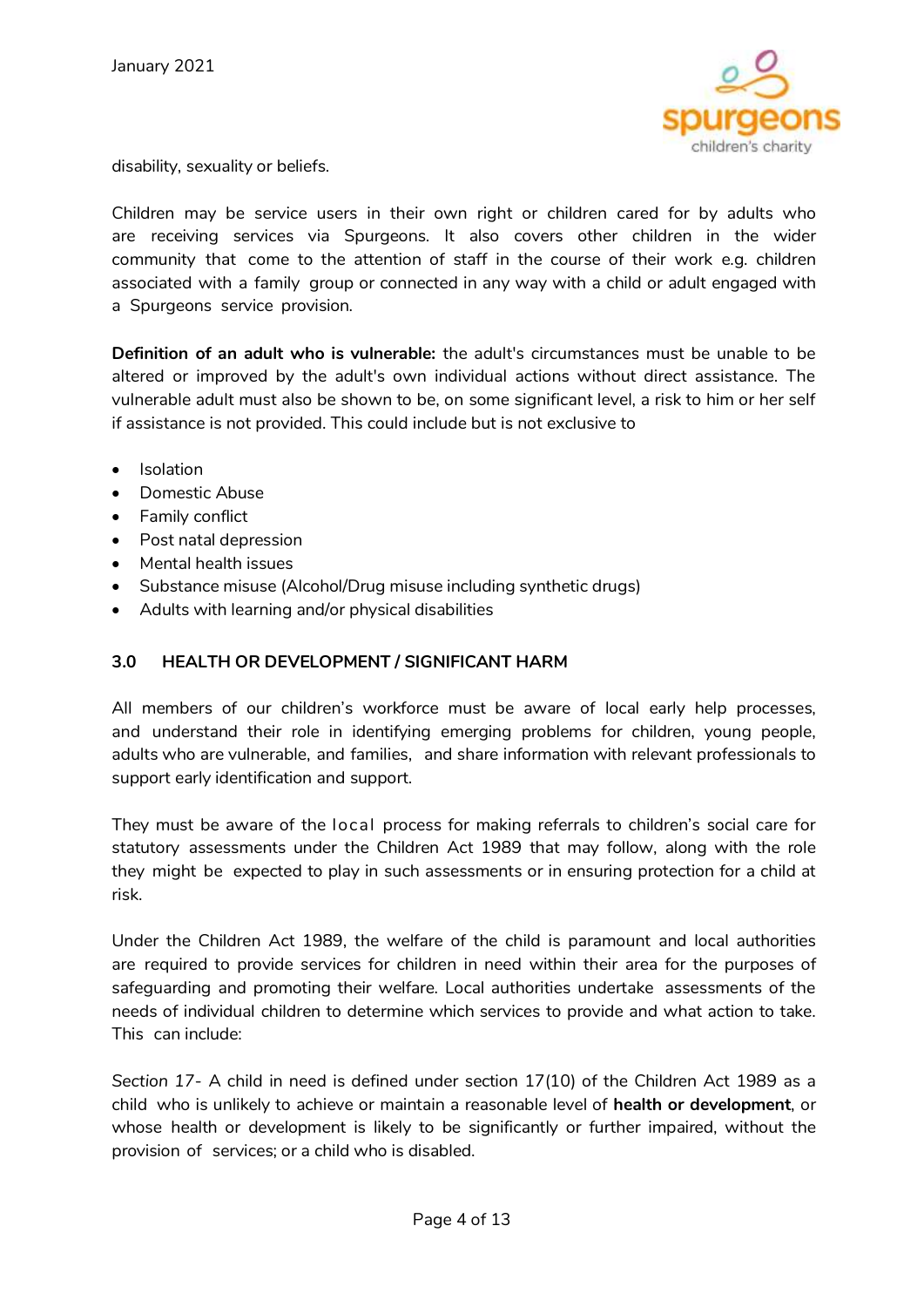

*Section 47*- If the local authority has reasonable cause to suspect that a child is suffering, or likely to suffer, **significant harm** they have a duty to make enquires under section 47 to enable them to decide whether they should take any action to safeguard and promote the child's welfare. This duty also applies if a child is subject to an emergency protection order (under section 44 of the Children Act 1989) or in police protective custody under section 46 of the Children Act 1989.

Where a member of the workforce believes that a child or young person is suffering, or likely to be suffering, significant harm, they **must** take action in line with the Child Protection Procedures. A complete list of relevant legislation is provided within the Child Protection Procedure Appendices.

# **4.0 TYPES OF ABUSE AND NEGLECT**

Abuse, neglect and safeguarding concerns are described by, but not limited to, the following definitions and in some instances multiple concerns will exist.

**Abuse**: is a form of maltreatment of a child. Somebody may abuse or neglect a child by inflicting harm or by failing to act to prevent harm. Children may be abused in a family or in an institutional or community setting by those known to them (in person or virtually), or more rarely, by others. They may be abused by an adult or adults or another child or children. Abuse is not restricted to any socio-economic group, gender or culture.

**Physical abuse**: is a form of abuse which may involve hitting, shaking, throwing, poisoning, burning or scalding, drowning, suffocating or otherwise causing physical harm to a child. Physical harm may also be caused when a parent or carer fabricates the symptoms of, or deliberately induces, illness of a child.

**Emotional abuse**: the persistent emotional maltreatment of a child such as to cause severe and adverse effects on the child's emotional development. It may involve conveying to a child that they are worthless or unloved, inadequate, or valued only insofar as they meet the needs of another person. It may feature age or developmentally inappropriate expectations being imposed on children. These may include interactions that are beyond a child's developmental capability as well as overprotection and limitation of exploration and learning, or preventing the child participating in normal social interaction. It may involve seeing or hearing the ill-treatment of another. It may involve serious bullying (including cyberbullying), causing children frequently to feel frightened or in danger, or the exploitation or corruption of children. Some level of emotional abuse is involved in all types of maltreatment of a child, although it can occur alone.

**Sexual abuse**: involves forcing or enticing a child or young person to take part in sexual activities, not necessarily involving a high level of violence, whether or not the child is aware of what is happening. The activities may involve physical contact, including assault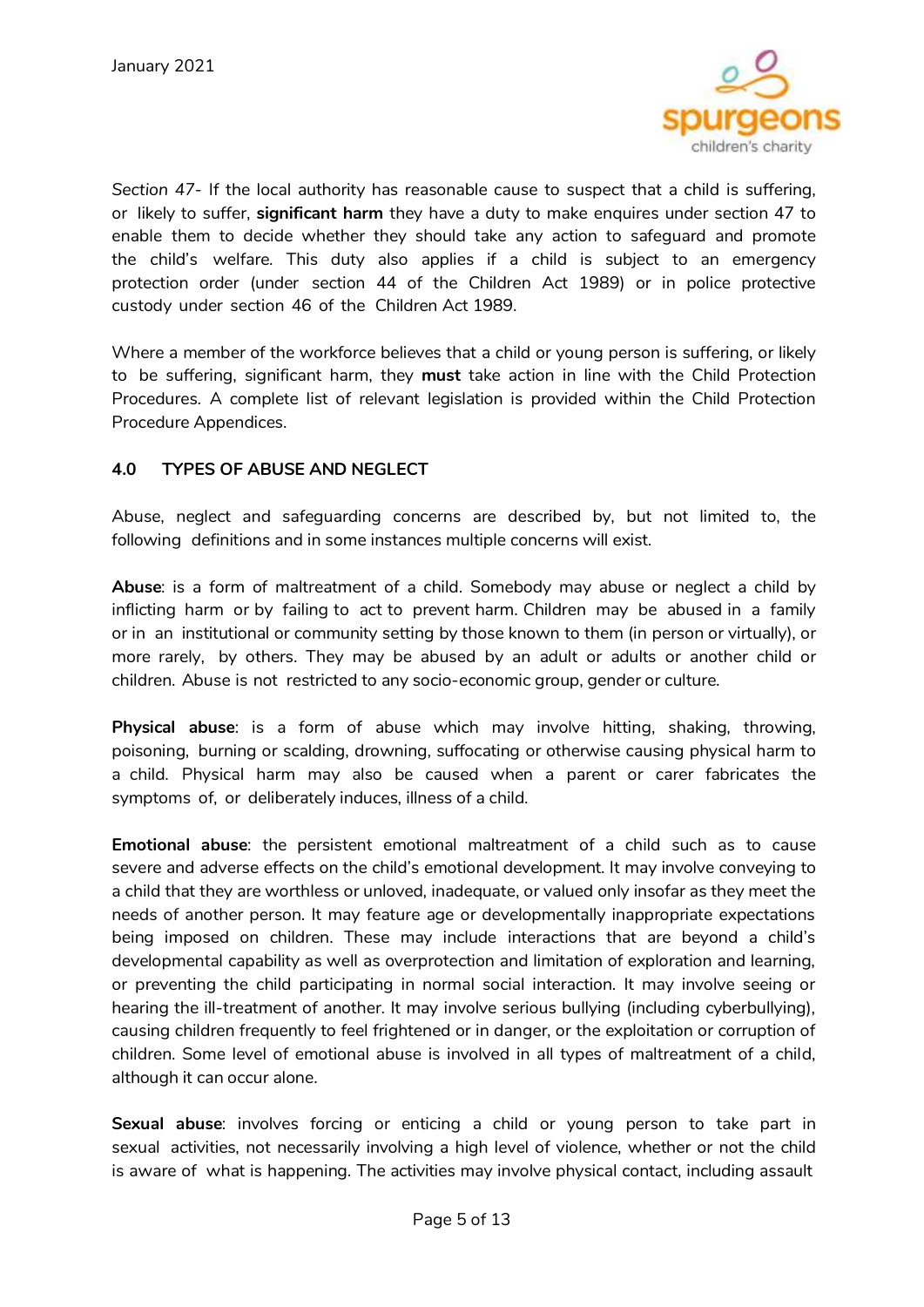

by penetration (of the vagina, anus or mouth) or non-penetrative acts such as masturbation, kissing, rubbing and touching outside of clothing. They may also include noncontact activities, such as involving children in looking at, or in the production of, sexual images, watching sexual activities, encouraging children to behave in sexually inappropriate ways, or grooming a child in preparation for abuse (including via the internet / through social media). Sexual abuse is not exclusively perpetrated by adult males. Women can also commit acts of sexual abuse, as can other children.

**Neglect**: the extreme, repeated or persistent failure to meet a child's basic physical and/or psychological needs, likely to result in the serious impairment of the child's health or development. Neglect can occur during pregnancy as a result of maternal substance abuse. Once a child is born, neglect may involve a parent or carer failing to: provide adequate food, clothing and shelter (including exclusion from home or abandonment); protect a child from physical and emotional harm or danger; ensure adequate supervision (including the use of inadequate care-givers); or ensure access to appropriate medical care or treatment. It may also include neglect of, or unresponsiveness to, a child's basic emotional needs.

**Domestic abuse**: the Domestic Abuse Bill 2020 definition is when both the perpetrator and victim are each aged 16yr or over, are personally connected to each other, and the abusive behaviour consists of any of the following: physical or sexual abuse, violent or threatening behaviour, controlling or coercive behaviour, economic abuse or psychological, emotional or other abuse (e.g. 'gaslighting'), regardless of whether the behaviour consists of a single incident or a course of conduct. Victims of domestic abuse include a child who sees, hears, or experiences the effects of the abuse and is related to either the adult perpetrator or victim (or the adult/s have parental responsibility for the child). Spurgeons maintains **zero tolerance** towards domestic abuse and recognises that domestic abuse affects the whole family. Witnessing it and being exposed to a family climate in which it takes place and the attitudes that perpetuate it can harm children and young people's health or development and place them at risk of significant harm (e.g. physical injury or death; long term negative impacts on mental health, wellbeing, behaviour and relationships as a result of the trauma). This may also cause adults to experience vulnerability themselves which will require appropriate support from an appropriately qualified professional or support group.

Spurgeons does not support **smacking**, albeit that parents / those in 'loco parentis' are currently allowed to use 'reasonable chastisement' (mild forms of physical punishment) when disciplining their children. There are positive ways to discipline children that are more effective.

#### **5.0 SPECIFIC SAFEGUARDING ISSUES**

There is now better understanding in the UK – from experience, research and experts – about the broader and additional ways in which children can be at risk of maltreatment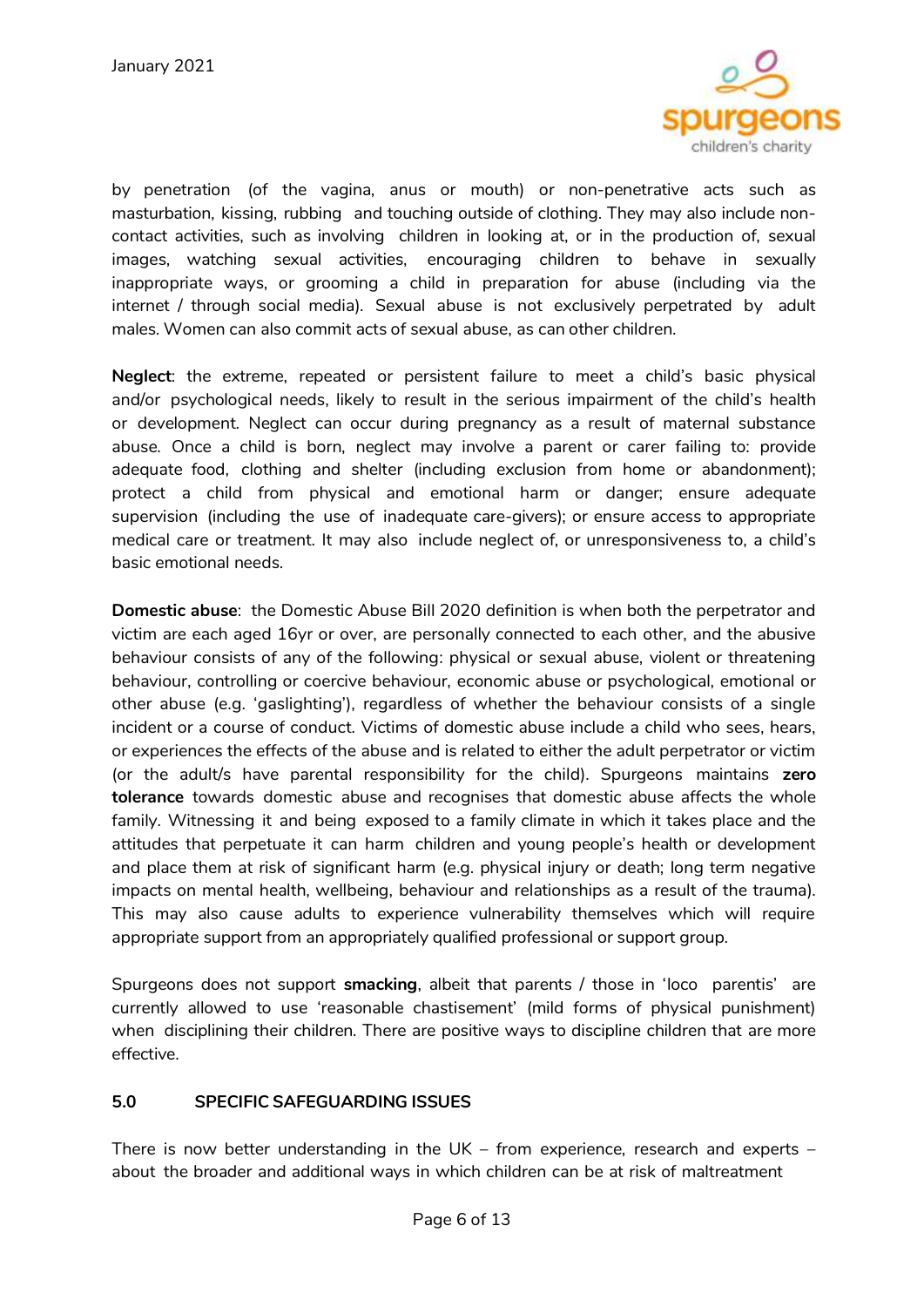

and impaired health or development, and require professional intervention to protect them from harm and support them. Government safeguarding guidance exists and can be accessed via the [www.gov.uk](http://www.gov.uk/) website for the following specific issues:

- child missing from education
- child missing from home or care
- child criminal exploitation (CCE)
- child sexual exploitation (CSE)
- bullying including cyberbullying
- domestic abuse
- drugs (possession and supply)
- fabricated or induced illness
- faith abuse
- female genital mutilation (FGM)
- **•** forced marriage
- modern day slavery
- gangs and youth violence
- gender-based violence/violence against women and girls (VAWG)
- mental health
- private fostering
- preventing radicalization
- sexting
- teenage relationship abuse
- trafficking
- deliberate targeting / abuse of positions of trust (e.g. to gain access to vulnerable people)

# **6.0 SAFEGUARDING ROLES AND RESPONSIBILITIES**

All members of the workforce, regardless of role, are expected to undertake their work in a way that upholds the part we play as a voluntary sector provider in keeping children safe:

*"Voluntary charity, social enterprise (VCSE) and private sector organisations and agencies play an important role in safeguarding children through the services they deliver All practitioners working in these organisations and agencies who are working with children and their families are subject to the same safeguarding responsibilities, whether paid or a volunteer.*

*From Working Together to Safeguard Children 2018 (pages 70-71)*

#### **6.1 All members of the workforce**

Everyone has a role to play in fostering a positive attitude to create a culture of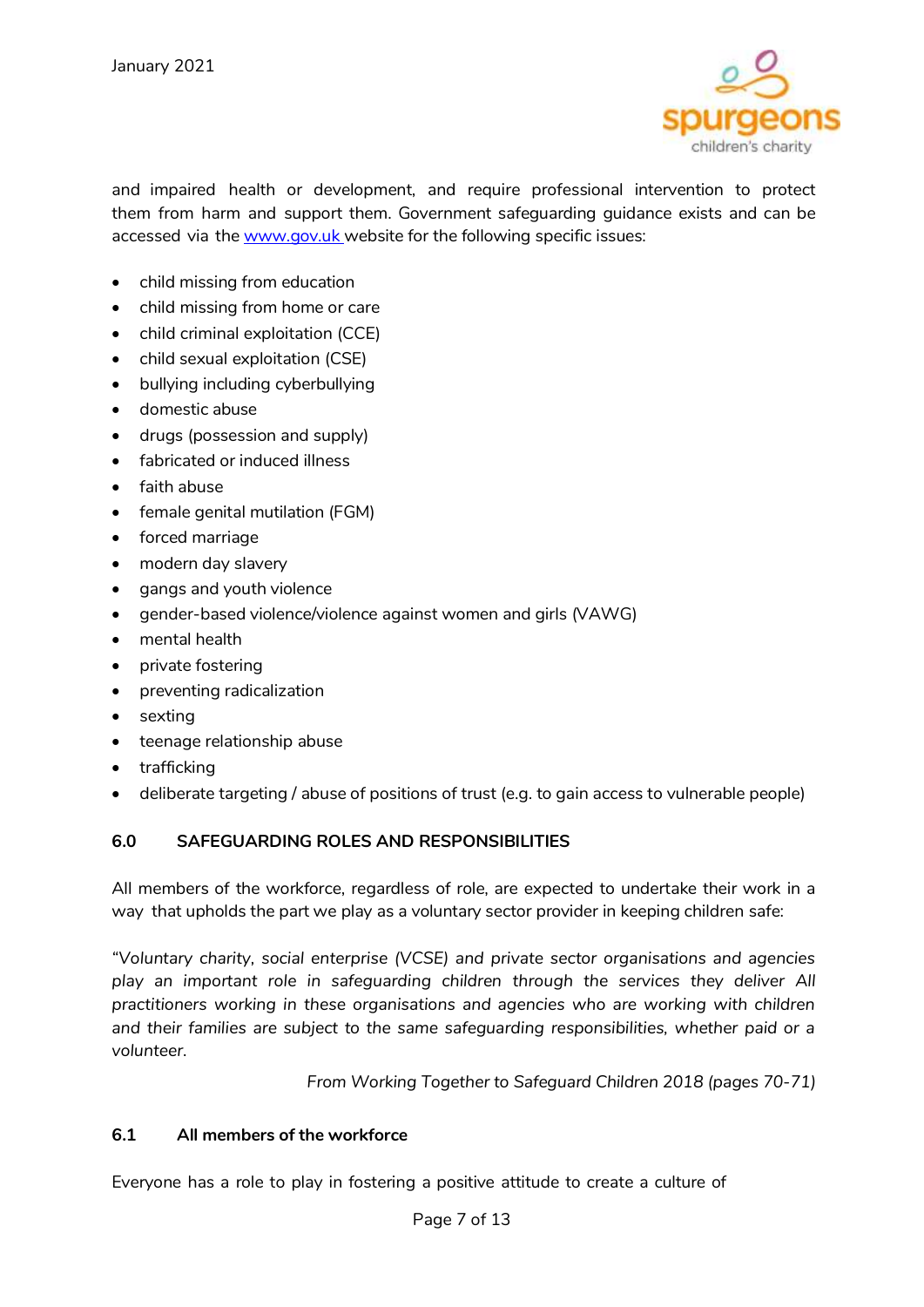

safeguarding children and young people. This policy is designed to support everyone in fulfilling their duties and to ensure all line managers take responsibility for the actions of their local workforce. Failure to respond to, or report concerns regarding the safety or welfare of children and young people could result in disciplinary action.

All members of the workforce are responsible for ensuring that they have read and understood this policy and the accompanying procedure and what their role specific responsibilities are, and to comply with both. Everyone shares the responsibility to respond to concerns regarding the safety or welfare of a child. However, it is not the responsibility of anyone within Spurgeons to investigate concerns, but to take action regarding their concerns and ensure statutory agencies fulfil their responsibilities.

Everyone has a responsibility to act on, and inform their immediate line manager about, any safeguarding or child protection concerns – which can and do arrive through very different routes (e.g. calls to reception, complaint e-mails, fundraising correspondence, and in-person disclosures). For that reason all Spurgeons services and sites **must** have a nominated Designated Safeguarding Lead (DSL) who will support staff with handling safeguarding concerns; accordingly everyone must be aware who their DSL is. The DSL may be an experienced staff member, senior worker, or manager who is suitably trained. If the DSL is needed but unavailable the matter must be escalated through the management line and if necessary the on-call manager contacted. For Rushden (central) office it is the Head of Practice.

A complete list of all associated Spurgeons policies and procedures which promote children's safety and welfare is provided within the Child Protection Procedure appendices on the intranet.

#### **6.3 Trustees**

The Board of Trustees is responsible for ensuring Spurgeons compliance with Charity Commission guidance (Safeguarding and protecting people for charities and trustees, 2019) for ensuring relevant safeguarding and child protection legislation and guidance is followed and that there is an up to date Safeguarding Policy and Child Protection Procedures in place. Albeit the associated work is discharged by the executive and wider workforce, Trustees actively monitor safeguarding performance through the Standards and Outcomes Committee of the Board.

# **6.4 Chief Executive Officer (CEO)**

The CEO is responsible for ensuring:

- 6.4.1 Spurgeons Safeguarding Policy and Child Protection Procedures are consistently applied throughout the organisation.
- 6.4.2 Trustees are advised of resource issues which may impact on compliance with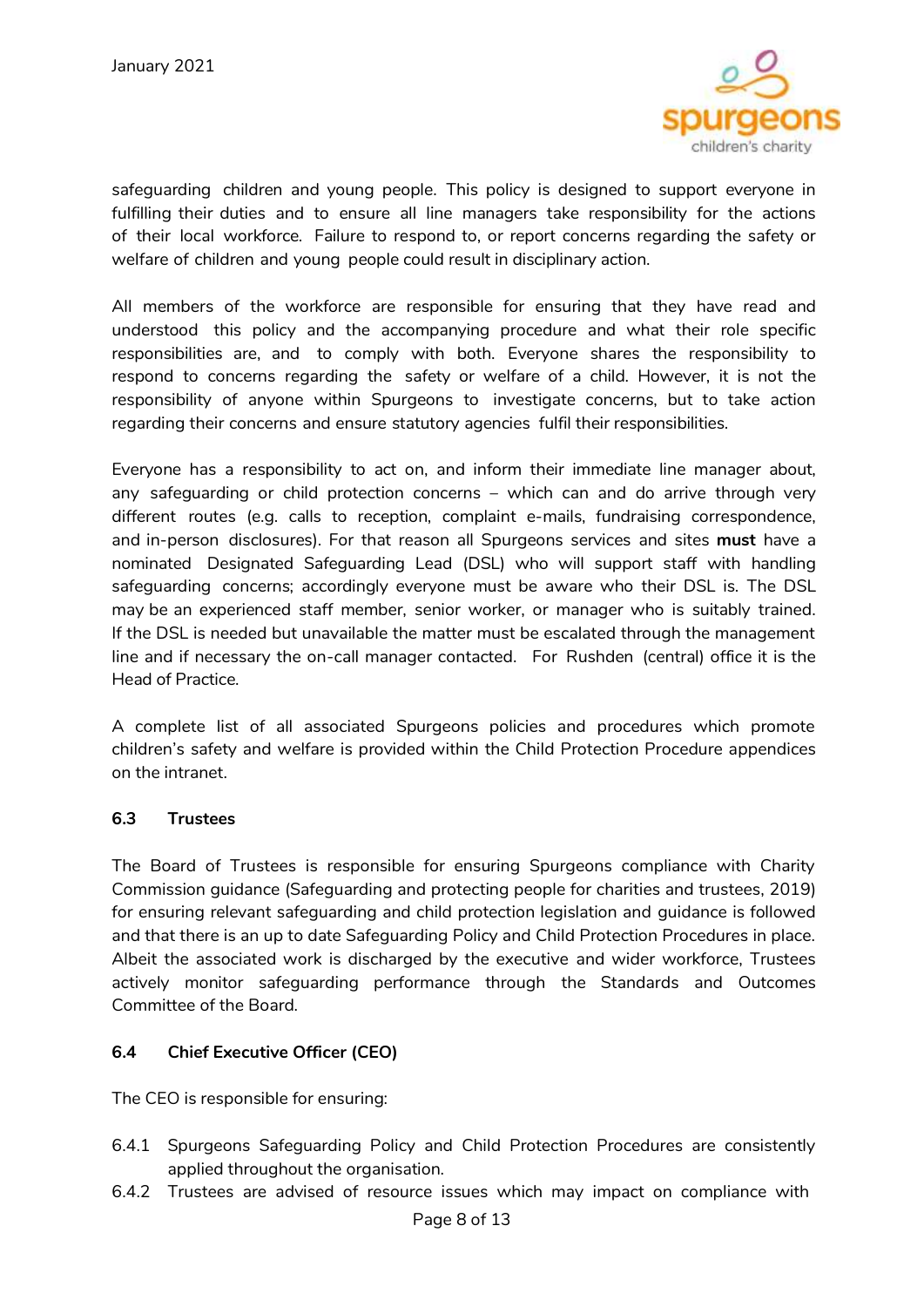

Safeguarding Policy and Child Protection Procedural compliance within Spurgeons.

- 6.4.3 Safeguarding and child protection issues are given equal importance to other business critical issues and funding of improvements is approved where practicable.
- 6.4.4 A named senior manager provides strategic leadership on safeguarding and child protection and for ensuring sound day to day management of safeguarding.

#### **6.5 Named senior manager (Deputy chief executive)**

The named senior manager / board level lead is responsible for ensuring:

- 6.5.1 Competent safeguarding and child protection support and advice are readily available to the workforce to enable compliance with the policy and procedures.
- 6.5.2 The promotion of learning and improvements in safeguarding and child protection and bringing to CEO / trustees attention any relevant new or changed legislation.
- 6.5.3 That the Safeguarding Policy and Child Protection Procedures are available to the entire workforce.
- 6.5.4 Sufficient and appropriate supervision and training, including refresher training, to ensure competence through the level of workforce knowledge and skills.
- 6.5.5 That the handling of safeguarding (including allegations against the workforce) is prompt and in accordance with local safeguarding partner arrangements (formerly Local Safeguarding Children's Boards).
- 6.5.6 The quarterly Safeguarding Panel achieves joined up working across departments and holds those responsible for performing and controlling safeguarding work accountable.

*The Deputy chief executive may delegate specific responsibilities / tasks to the Head of Practice post-holder e.g. chairing Safeguarding Panel, Child Protection Procedure content.*

#### **6.6 Heads of function / departments**

Heads are responsible for ensuring:

- 6.6.1 The direction of safeguarding and child protection management in their departments and that the policy and procedure is understood by the workforce.
- 6.6.2 The implementation of the policy and procedures within their areas of responsibility and liaising with the DCE about concerns about, or changes required, with either.
- 6.6.3 Through recruitment, induction, supervision, training that all managers have sufficient experience, knowledge / skills to lead teams in fulfilling their responsibilities.
- 6.6.4 Through central reporting systems and reports generated, monitor and ensure compliance in the day-to-day handling of safeguarding / child protection concerns.
- 6.6.5 Through sampling of safeguarding undertaken in their departments, ensure work is compliant, corrective action taken if necessary and learning / good practice shared.
- 6.6.6 Ensure that all relevant statutory regulations and codes of practice are adhered to and that all statutory registers (i.e. single central records) are maintained.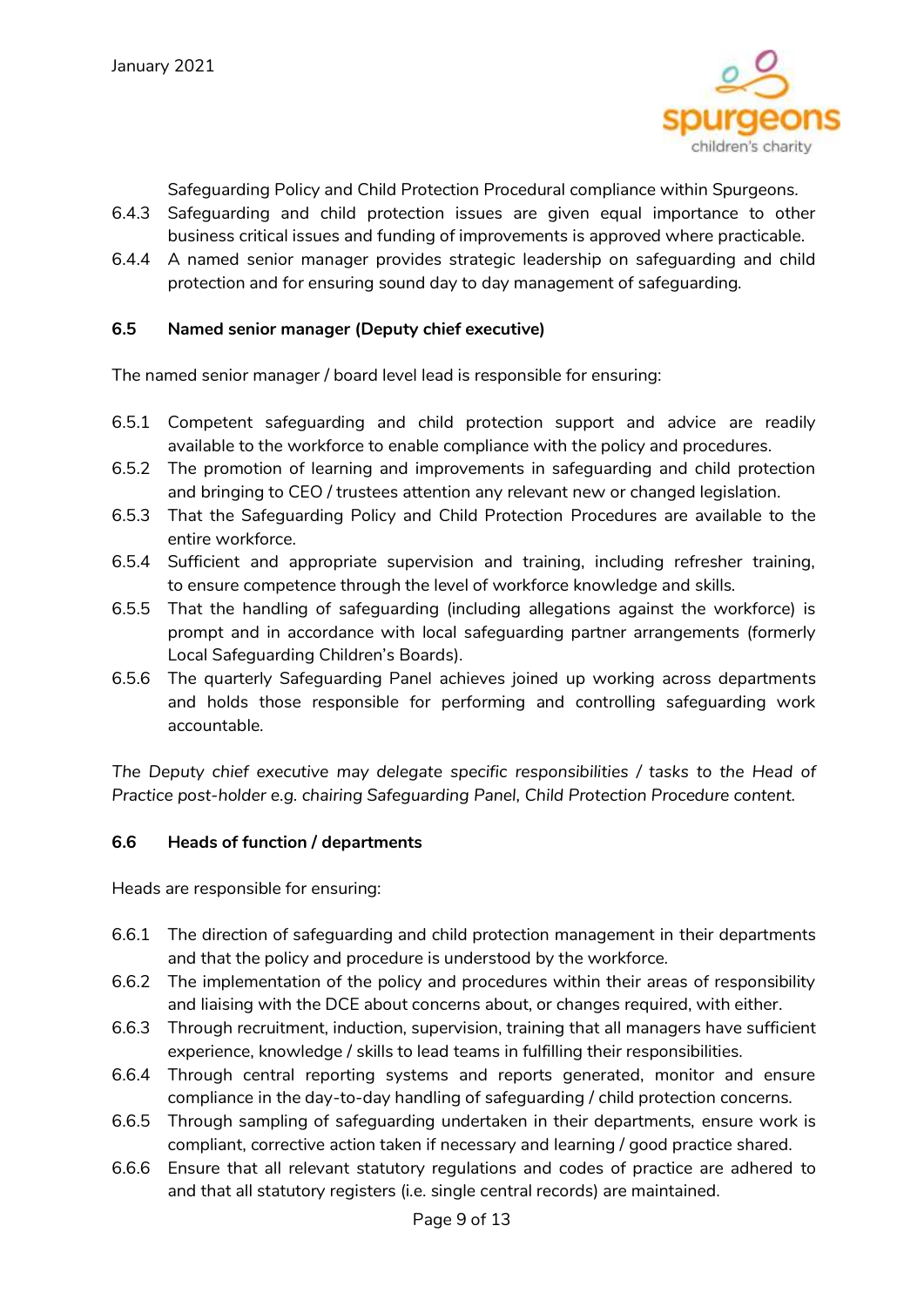

### **6.7 Designated Safeguarding Lead (DSL), Regional & Practice Improvement Managers**

Each service / site must have a Designated Safeguarding Lead (DSL) who oversees the handling of safeguarding and child protection concerns, provides advice and guidance on making referrals to other agencies, and holds knowledge about the local children's social care referral process and support services available. The DSL is responsible for ensuring:

- 6.7.1 That the local workforce have access to their contact details, those of other managers within the reporting line, and those providing national on-call (out of hours/weekend).
- 6.7.2 That the local workforce is confident / competent in their knowledge of this policy / Child Protection Procedures, including practice reporting and escalating concerns.
- 6.7.3 That they seek advice and guidance on matters beyond their experience, knowledge or confidence (e.g. complex cases) from Regional or Practice Improvement Managers.
- 6.7.4 That staff have adequate resources / support to comply with procedures and escalate to their manager concerns about resources or staffing impacting on safe practice.
- 6.7.5 That the Safeguarding Policy and Child Protection Procedures are available to the entire local workforce including those who don't have ready access to a computer.
- 6.7.6 That every Spurgeons workplace has a safeguarding notice board clearly displaying as a minimum the safeguarding flowchart, 'What to do if you're worried a child is being abused' advice for practitioners', Top Ten MUST do's, and the list of local safeguarding personnel.
- 6.7.7 That children, young people and parents are informed in an age and developmentally appropriate way of the existence of this policy and our Child Protection Procedures.
- 6.7.8 The Practice Team (Regional & Practice Improvement Managers) are responsible for ensuring adequate DSL cover locally and/or providing it themselves when necessary.

#### **6.8 Head of People**

The Head of People is responsible for:

- 6.8.1 Being the authority on safeguarding for staff and volunteer vetting, preemployment checks and legislative compliance over the employment / engagement of ex-offenders.
- 6.8.2 Leading on Safer Recruitment and ensuring that there is someone on appointment panels for staff / volunteers working with children / young people who have successfully completed safer recruitment training.
- 6.8.3 Ensuring all members of the workforce directly working with children and families are checked by the Disclosure & Barring Service (DBS) at an enhanced level before undertaking direct work and managing the positive DBS risk assessment process.
- 6.8.4 The Head of People is the Responsible Officer for the maintenance and day-to-day operation of the Whistleblowing Policy, and one of the points of contact options. See Whistleblowing Policy (2020).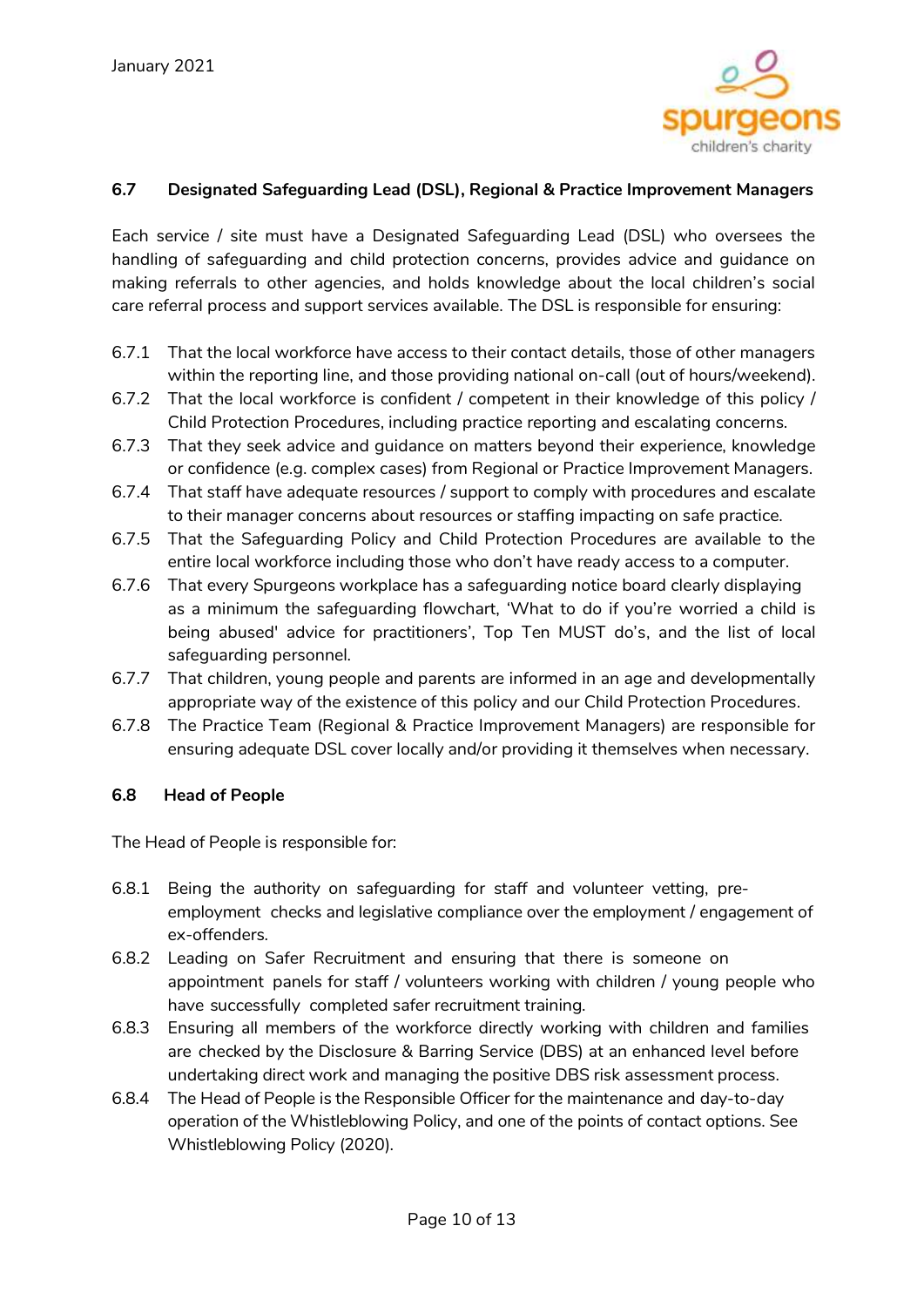

## **7.0 SAFER RECRUITMENT**

Spurgeons carries out safer recruitment checks on everyone who works for us. All roles at Spurgeons require a Disclosure and Barring Service (DBS) check and references before the individual joins us and begins any work. See Safer Recruitment Policy (2019).

# **8.0 CHILD SAFEGUARDING PRACTICE / CHILD DEATH / DOMESTIC HOMICIDE REVIEWS**

Given the nature and level of the services Spurgeons provide we will on occasions have active or have had past involvement in cases that then become subject to Child Safeguarding Practice, Child Death or Domestic Homicide Reviews led by local safeguarding partner arrangements (formerly LSCB's) Safeguarding Adults Board, / Child Death Review or Domestic Homicide Review teams due to concerns about the way in which an authority, their partners and other agencies worked together to safeguard children or vulnerable adults. As well as being held to account we actively seek to learn and improve alongside all professionals in the sector.

All statutory information requests, correspondence and communication from those bodies over these matters (including at the earliest point when information is being gathered in order to arrive at the decision to progress) should be addressed to the DCE and if notified through another route **must** be brought to their attention the **same day**. The DCE will then decide on how communication is handled, take steps to ensure the relevant hard copy and electronic records are secured, ensure local staff are supported, and commission any Internal or Individual Management Review (or equivalent) then required.

Harm to the charity's work, beneficiaries or reputation is deemed a 'serious incident' as defined by the Charity Commission. Whenever the charity's work has become subject to independent scrutiny (as part of a statutory review processes) the senior executive team will assess an analysis of any shortcomings and learning from the case and agree actions necessary to remedy them are being taken and bring both to the attention of Trustees.

Cases that become subject to review that involve the voluntary sector frequently fall into the category of being highly complex, often with long-standing problems where multiple agencies are providing services to a family. The key issues for voluntary agencies in past serious case reviews nationally mainly relate to: adult focused services, a lack of clarity around referral criteria, confusion around different agency involvement, and w rongly prioritising good relationships with adult clients over the safety and welfare of children.

Based on our own experience and learning as well as from the expertise and the most recent national overview of child safeguarding practice reviews involving voluntary and community sector organisations that the NSPCC (National Society for the Prevention of Cruelty to Children) undertook in 2019, the following are relevant **key learning points**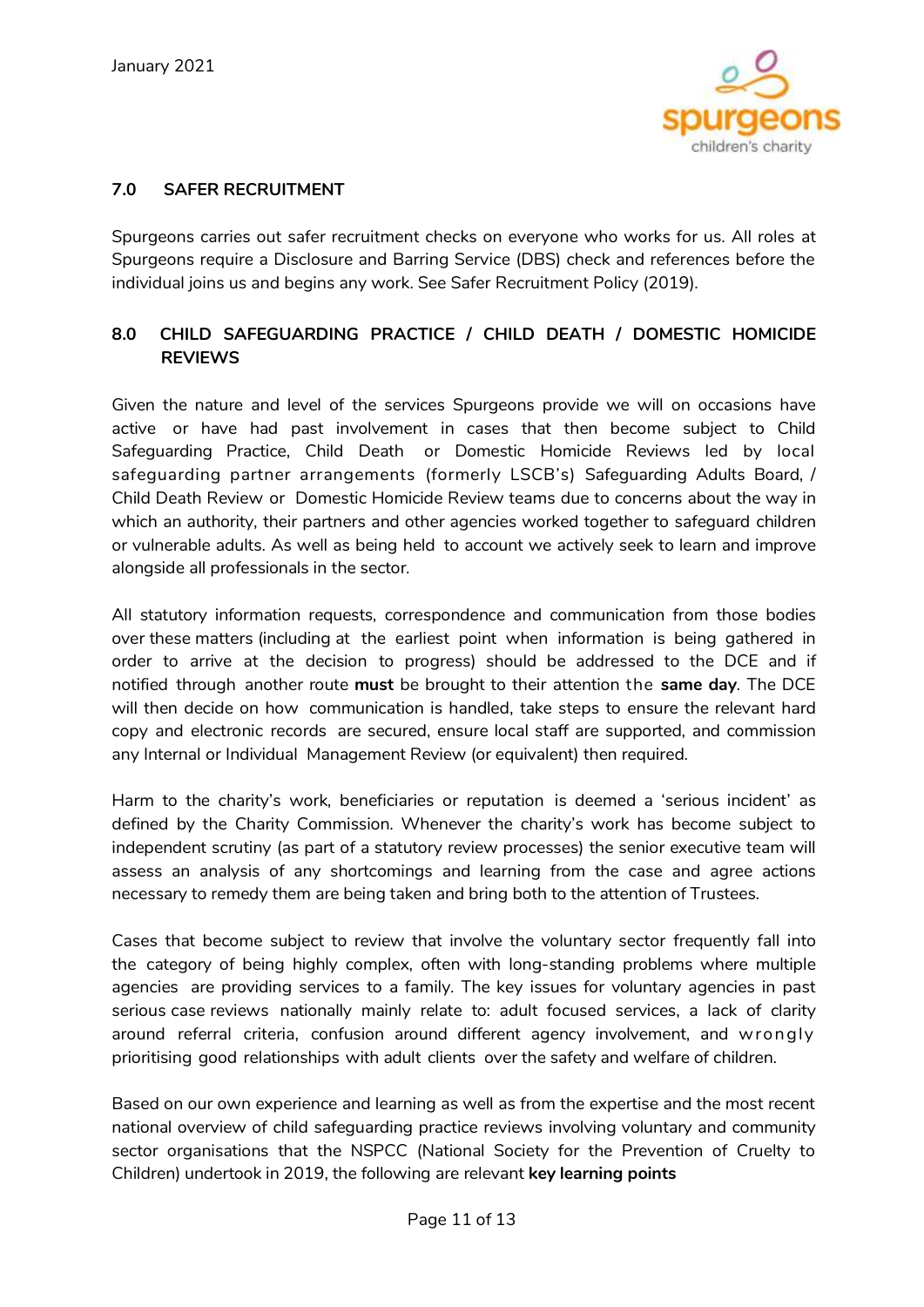

- *i.* Voluntary agencies should gather and record detailed information about family arrangements to inform multi-agency risk assessments.
- *ii.* This includes where children live and information about any men visiting, staying or living in the home.
- *iii.* Voluntary agencies should feel confident reporting concerns about case management to other agencies involved in child protection cases; including following up referrals if it seems that no action has been taken.
- *iv.* Information about safeguarding concerns should be shared with relevant agencies even if service users do not consent to this.
- *v.* Whilst telephone and face to face conversations can be more immediate, they should always be followed up with formalised referrals of concerns to relevant services.
- *vi.* Voluntary agencies providing services to adults who are parents must consider the impact of a parent's problems on their ability to care for and safeguard their children and share concerns with relevant agencies.
- *vii.* Robust and timely assessments should be undertaken and progress and developments recorded.
- *viii.* Voluntary organisations should inform the agency who referred a person to use their service if the service user is not engaging with the service (including refusing to attend or missing appointments).
- *ix.* Organisations should consider how to overcome barriers to service user engagement, such as people not having the bus fare to get to the service.

# **9.0 ALLEGATIONS AGAINST MEMBERS OF THE WORKFORCE**

Given the scale of the workforce, and what is known from experience and research, we may receive allegations of abuse against present or past members of the workforce (in relation to current or historical matters). In the event that we do we will ensure that any

concerns raised and allegations made are taken seriously. In the course of following the detailed procedures on the subject both the Head of People and the DCE **must** be notified **same day** and will then take charge of the matter including making or ensuring a referral to the independent Local Authority Designated Officer or team of officers, is made when the threshold is met. Notwithstanding our duty of care to employees and volunteers our priority is to deal with allegations quickly in a fair and consistent way that first provides effective protection for children whilst at the same time separately supporting the person subject to the allegation. A beneficiary alleging to have suffered serious harm or an allegation that a member of the workforce has assaulted or neglected a beneficiary whilst under the charity's care is deemed a reportable 'serious incident' by the Charity Commission.

# **10.0 AUDIT AND REVIEW OF THIS POLICY**

Each year services will be audited on compliance with this Safeguarding Policy and the Child Protection Procedures with the results reported to, and monitored by, the